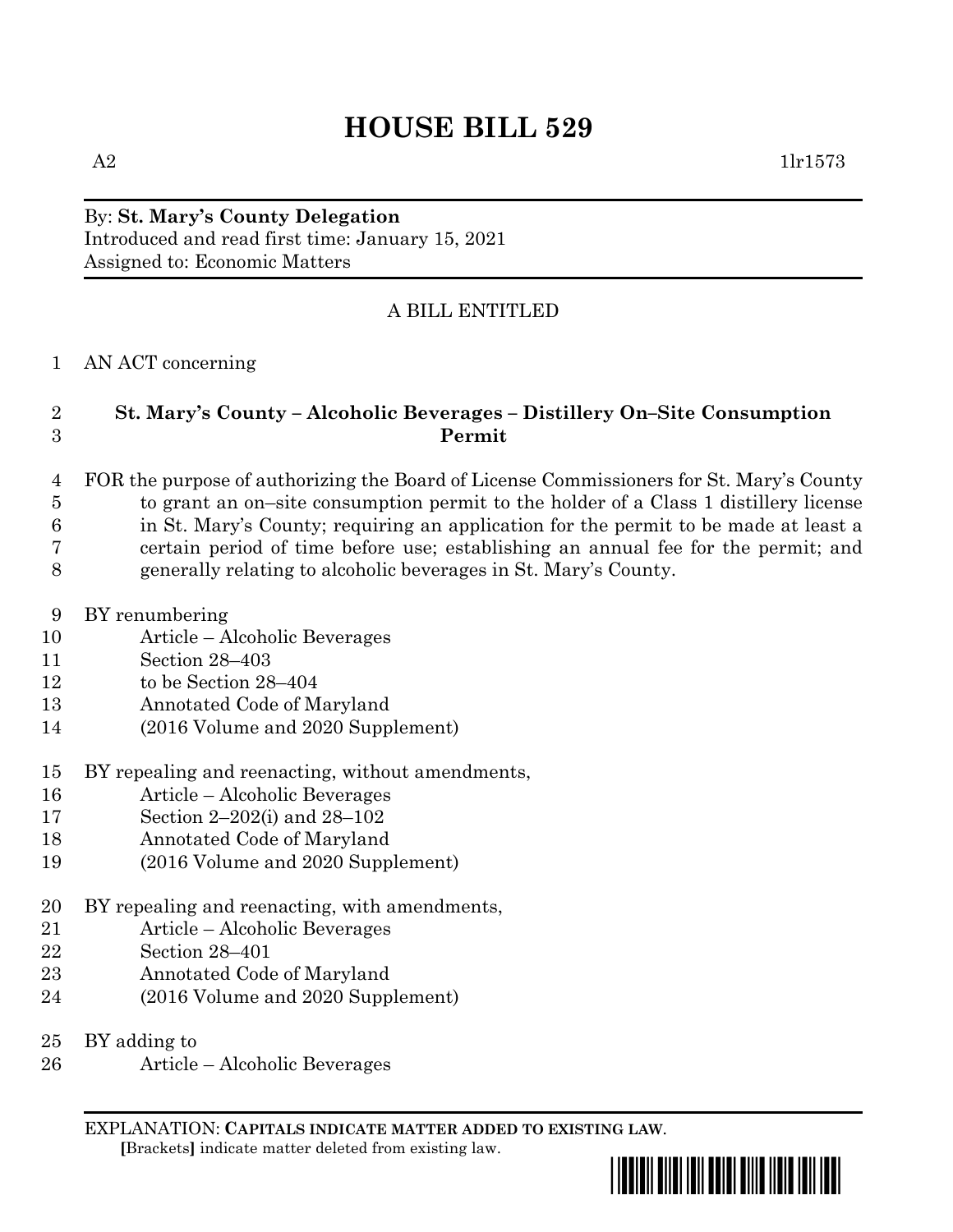| <b>HOUSE BILL 529</b> |
|-----------------------|
|                       |

| $\mathbf 1$<br>$\overline{2}$<br>$\boldsymbol{3}$ | Section 28-403<br>Annotated Code of Maryland<br>(2016 Volume and 2020 Supplement)                                                                                                                       |  |  |  |  |
|---------------------------------------------------|---------------------------------------------------------------------------------------------------------------------------------------------------------------------------------------------------------|--|--|--|--|
| 4<br>5<br>6                                       | SECTION 1. BE IT ENACTED BY THE GENERAL ASSEMBLY OF MARYLAND,<br>That Section(s) 28-403 of Article - Alcoholic Beverages of the Annotated Code of Maryland<br>be renumbered to be Section(s) $28-404$ . |  |  |  |  |
| 7<br>8                                            | SECTION 2. AND BE IT FURTHER ENACTED, That the Laws of Maryland read<br>as follows:                                                                                                                     |  |  |  |  |
| 9                                                 | <b>Article - Alcoholic Beverages</b>                                                                                                                                                                    |  |  |  |  |
| 10                                                | $2 - 202$ .                                                                                                                                                                                             |  |  |  |  |
| 11<br>12                                          | A local licensing board may grant an on-site consumption permit for<br>(i)<br>(1)<br>use at the location of the Class 1 distillery license to a holder of a Class 1 distillery license.                 |  |  |  |  |
| 13<br>14<br>15                                    | The permit authorizes the holder to sell mixed drinks made from<br>(i)<br>(2)<br>liquor that the holder produces that is mixed with other nonalcoholic ingredients for<br>on-premises consumption.      |  |  |  |  |
| 16<br>17<br>18                                    | The holder may not use more than an aggregate of 7,750 gallons<br>(ii)<br>annually of liquor the holder produces for mixed drinks sold under subparagraph (i) of this<br>paragraph.                     |  |  |  |  |
| 19                                                | (3)<br>A local licensing board:                                                                                                                                                                         |  |  |  |  |
| 20                                                | (i)<br>may establish and charge a permit fee; and                                                                                                                                                       |  |  |  |  |
| 21                                                | shall require the permit holder to:<br>(ii)                                                                                                                                                             |  |  |  |  |
| 22<br>$23\,$                                      | comply with the alcohol awareness requirements under §<br>1.<br>4–505 of this article; and                                                                                                              |  |  |  |  |
| 24                                                | 2.<br>abide by all applicable trade practice restrictions.                                                                                                                                              |  |  |  |  |
| 25                                                | $28 - 102.$                                                                                                                                                                                             |  |  |  |  |
| 26                                                | This title applies only in St. Mary's County.                                                                                                                                                           |  |  |  |  |
| $27\,$                                            | $28 - 401.$                                                                                                                                                                                             |  |  |  |  |
| 28<br>29                                          | The following sections of Title 2, Subtitle 2 ("Manufacturer's Licenses") of<br>(a)<br>Division I of this article apply in the county without exception or variation:                                   |  |  |  |  |
| 30                                                | $\S 2-201$ ("Issuance by Comptroller");<br>(1)                                                                                                                                                          |  |  |  |  |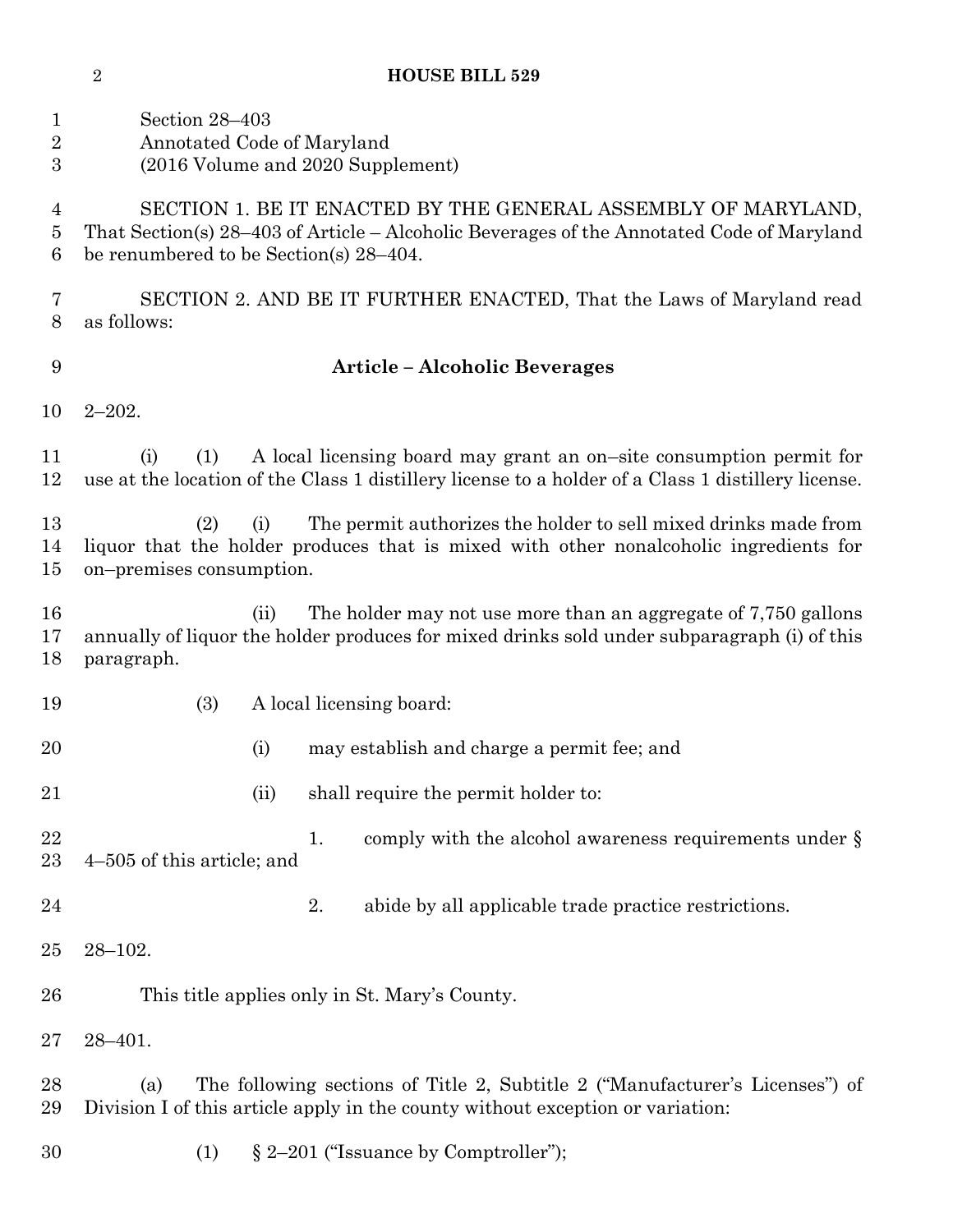## **HOUSE BILL 529** 3

| $\mathbf{1}$     |                                                                                                                                                                                                     | (2)                             | [§ 2-202 ("Class 1 distillery license");                                           |
|------------------|-----------------------------------------------------------------------------------------------------------------------------------------------------------------------------------------------------|---------------------------------|------------------------------------------------------------------------------------|
| $\overline{2}$   |                                                                                                                                                                                                     | (3)                             | § 2-203 ("Class 9 limited distillery license");                                    |
| $\boldsymbol{3}$ |                                                                                                                                                                                                     | [ (4) ] (3)                     | § 2-204 ("Class 2 rectifying license");                                            |
| $\overline{4}$   |                                                                                                                                                                                                     | [(5)] (4)                       | $\S 2-205$ ("Class 3 winery license");                                             |
| $\overline{5}$   |                                                                                                                                                                                                     | [(6)] (5)                       | § 2-206 ("Class 4 limited winery license");                                        |
| $\,6$            |                                                                                                                                                                                                     | [(7)] (6)                       | $\S 2-207$ ("Class 5 brewery license");                                            |
| 7                |                                                                                                                                                                                                     | [(8)] (7)                       | § 2-209 ("Class 7 micro-brewery license");                                         |
| 8                |                                                                                                                                                                                                     | [ (9) ] (8)                     | $\S 2-210$ ("Class 8 farm brewery license");                                       |
| $\boldsymbol{9}$ |                                                                                                                                                                                                     | [(10)] (9)                      | $\S 2-211$ ("Residency requirement");                                              |
| 10               |                                                                                                                                                                                                     | [(11)] (10)                     | § 2-212 ("Additional licenses");                                                   |
| 11               |                                                                                                                                                                                                     |                                 | $[(12)] (11) \S 2-213$ ("Additional fees");                                        |
| 12               |                                                                                                                                                                                                     |                                 | $[(13)] (12) \S 2-214$ ("Sale or delivery restricted");                            |
| 13               |                                                                                                                                                                                                     |                                 | $[(14)]$ (13) § 2-215 ("Beer sale on credit to retail dealer prohibited");         |
| 14<br>15         | retailers");                                                                                                                                                                                        |                                 | $\lceil (15) \rceil (14)$ § 2-216 ("Interaction between manufacturing entities and |
| 16               | 17 practices"); and                                                                                                                                                                                 |                                 | $[(16)] (15)$ § 2-217 ("Distribution of alcoholic beverages — Prohibited           |
| 18<br>19         |                                                                                                                                                                                                     | retailers — Prohibited").       | $[(17)]$ (16) § 2-218 ("Restrictive agreements between producers and               |
| 20<br>21<br>22   | [Section 2-208 ("Class 6 pub-brewery license")] THE FOLLOWING SECTIONS<br>(b)<br>OF TITLE 2, SUBTITLE 2 ("MANUFACTURER'S LICENSES") of Division I of this article<br>[applies] APPLY in the county: |                                 |                                                                                    |
| 23<br>24         | this subtitle; AND                                                                                                                                                                                  | (1)                             | $\S$ 2–202 ("CLASS 1 DISTILLERY LICENSE"), subject to $\S$ 28–403 of               |
| 25<br>26         |                                                                                                                                                                                                     | (2)<br>28-404 OF THIS SUBTITLE. | § 2-208 ("CLASS 6 PUB-BREWERY LICENSE"), SUBJECT TO §                              |